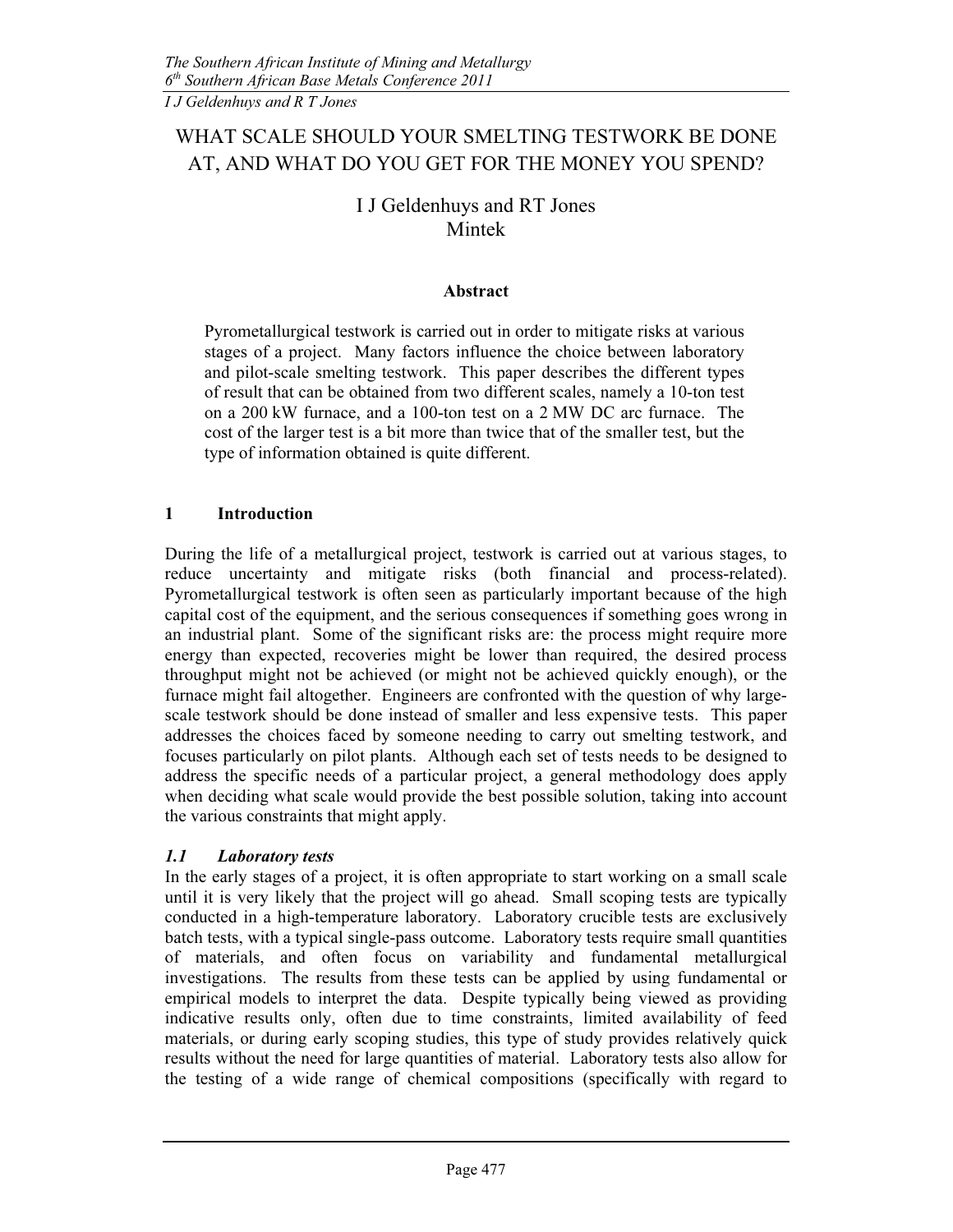reductant additions, or fluxing regimes if applicable) within the constraints associated with smelting at this scale (issues such as crucible compatibility, crucible effects, and temperature limits). The results obtained from laboratory tests are often used to evaluate the viability of a new resource, metallurgical application, or modification to a process. Fundamental metallurgical testwork can be conducted in the laboratory where conditions are firmly under the control of the experimentalist.

However, industrial smelting is usually not a batch process, and many variables influence recovery and product grade when operating a smelter. Scale-up from smallscale tests is generally perceived as high-risk, especially when applying new technology where limited references or industry standards are available. The introduction of new technology or the application of existing technology to different process chemistry or even just a new ore body, are also perceived (with good reason) to be fraught with risk and uncertainty (especially if an existing competing technology is well established and the new technology is unproven). Commissioning and ramp-up to nameplate capacity of a full-scale plant is often delayed by a lack of fundamental understanding of the process and the shortage of operating experience. New pyrometallurgical projects can seldom afford the perception of high risk, or a slower ramp-up to nominal capacity than that assumed in the economic model. However, while it might be beneficial to conduct a very large pilot campaign (say 6 000 tons over three months, for example), this is not always possible (some exceptions do exist) or affordable.

### 1.2 Combination of laboratory and pilot-plant work

Many risks can be addressed via a suitable development program that could include scoping work (laboratory-scale) followed by pilot-plant testing. Real and perceived risks can be addressed through large-scale demonstration testwork (perhaps a twentieth to a tenth of the proposed commercial scale), but this may not always be possible. In order to establish the ideal smelting conditions and other important operating and furnace design parameters, such as energy requirement, slag properties (physical and electrical), recoveries, and product grade, Mintek typically recommends conducting pilot-plant testwork at about the 100 to 200 ton scale. It is also possible to evaluate the process on a small-scale pilot furnace, about 5-10 tons for example, but generally scaleup risks are better addressed through larger-scale demonstration testwork (>100 tons processed). While the results from the smaller test campaigns are valuable and it is possible to evaluate the suitability of the process even at the smaller scale, the confidence level and accuracy of measurements (such as electrical and physical properties of the slag, product grade, and quality) is significantly higher, if compared to measurements from smaller campaigns.

### 1.3 Demonstration-scale smelting

Demonstration-scale smelting, prior to industrial implementation of a process, offers an opportunity to address many of the risks associated with pyrometallurgical operations (process, operational, and implementation). There are many obvious benefits to undertaking large-scale pilot testing as part of the development path for a new project. Large-scale testwork provides the opportunity to evaluate some of the critical design aspects, evaluate operational issues, and address problems that could cause costly delays during commissioning early on. It provides an opportunity to evaluate the specific application and develop suitable engineering solutions. For a pyrometallurgical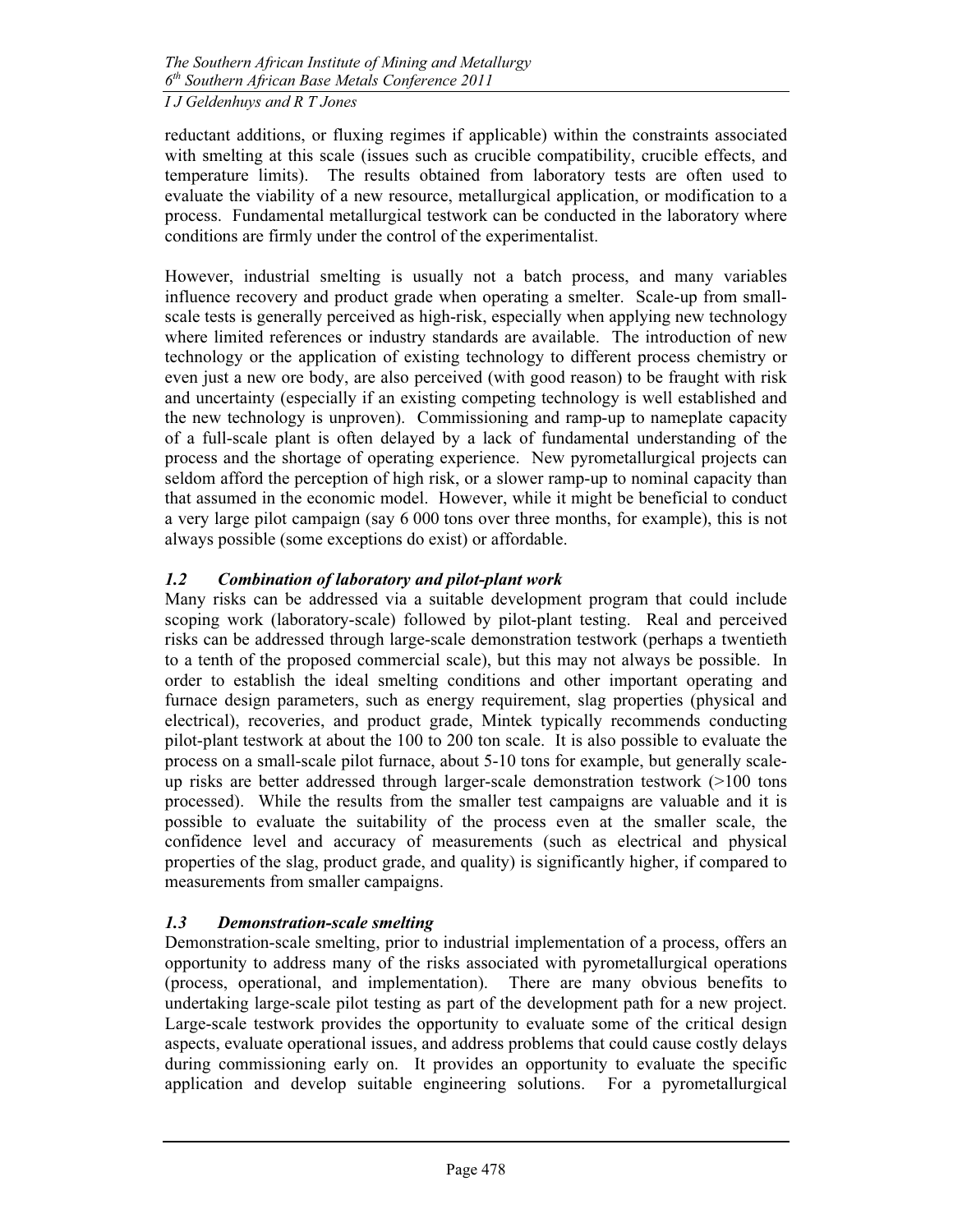process, containment of high-temperature products (and therefore selection of appropriate refractories) and the general equipment design is paramount to the successful implementation. Implementation often hinges on the ability to contain the liquid products as well as the achievement of a high degree of recovery of the valuable metals. Often these two objectives are not compatible, and very specific engineering solutions are required to address these aspects.

Insufficient testing can result in poor operational performance and retard the adoption of new technology. Problems sometimes only become apparent once a plant has been in operation for a significant period, and many industries have had to make significant design modifications shortly after commissioning of a new plant, at a significant capital cost, usually incurring loss of production which may lead to a (sometimes unwarranted) 'loss of faith in the technology'. The latter point is particularly damaging if viewed in the context of new technology. Often acceptance by industry of new technology hinges greatly on how 'successfully' the first application is implemented.

### 2 Identification of the testwork objectives

The starting point is to identify the objective of the testwork. In the case of a new, undefined deposit, a laboratory-scale variability or characterisation testwork program will often suffice. The outcome from this type of study provides the necessary information on which to base further exploration or resource development. After the testwork, the recoveries, product grades, and metallurgical data are provided to the client in a formal report for reference. A provisional process interpretation, if applicable, is typically provided too. Once a resource is defined and significant quantities of raw material are available, a pilot-plant campaign is often targeted by the developer. The selection of the most appropriate scale for this type of testwork is the primary focus of this paper. Long-term testwork (although ultimately desirable) is not always feasible. Designing an experiment that will provide answers to the critical questions is the primary objective. Some concessions might be required, as practical constraints need to be taken into account.

### 3 Choice of scale of pilot-plant testwork

This paper briefly reviews two scenarios for pilot-plant smelting testwork utilising DC arc furnaces. Pilot-plant testwork addresses, amongst others, product quality, recovery, and process parameters, thereby adding significant value to projects. The operational and metallurgical data from these test campaigns are processed and evaluated to provide input into feasibility and, ultimately, design studies. Mintek has developed significant expertise in this field of pyrometallurgical research, from demonstration testwork through to providing furnace and power-supply design specifications.

Deciding what scale to conduct testwork on is not just a financial choice, as many other factors requires consideration. In overview, the following aspects play a part in the determination of the scale.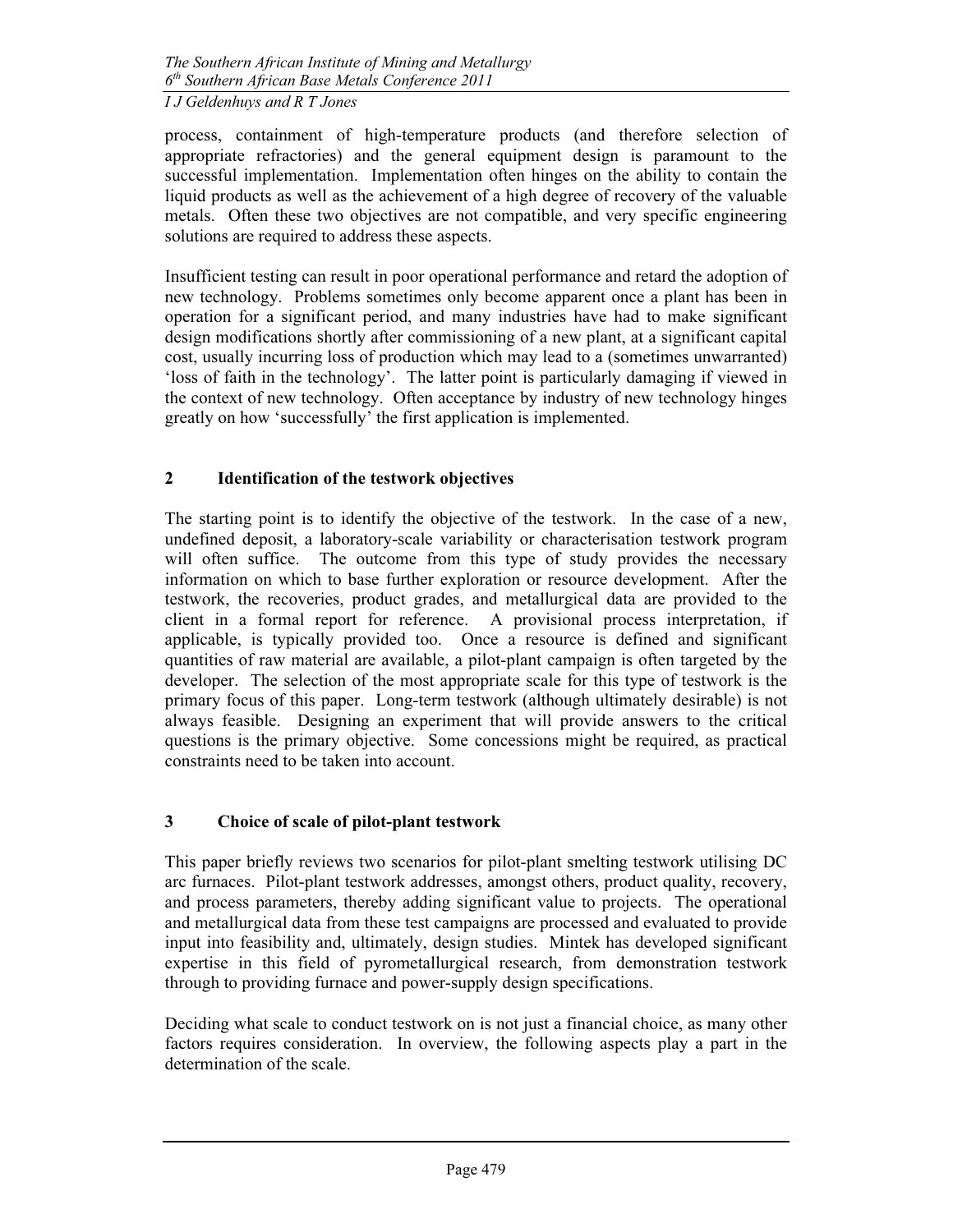- 1. Quantity and quality of the raw material of interest
	- a. How much material is accessible and available for testwork?
	- b. Is the bulk sample representative (quality) of the resource or an area in the resource?
	- c. What pre-treatment is required (drying, calcining, pre-reduction, upgrading)? Matching the scale of smelting testwork with the available pre-treatment options (pilot plant or other alternatives) is often one of the main constraints when determining the scale of the smelting test.
- 2. Budgets and timing
	- a. Affordability, including collection of a bulk sample, shipment, taxes, testwork, disposal costs
	- b. How long will it take to get the sample to the pilot plant, including issues like local weather conditions, legalities, shipping, and pre-treatment requirements (drying, calcining, pre-reduction, upgrading).
- 3. The technical objectives
	- a. Required deliverables
	- b. Desired deliverables

Collection of a good-quality representative sample for a demonstration-scale test (100 to 200 tons) is not straightforward. Issues related to weather conditions, accessibility, and preparation of the ore often restrict the scale of a test. Project requirements for a greenfield project are often very rigorous and large-scale tests are viewed as a requirement in order to demonstrate the feasibility of the new ore deposit to potential investors. Demonstrating that the ore is either similar to other known deposits, or has some unique advantage (grade, composition, or physical property) can increase the value of a project substantially.

Within these constraints, it is therefore very important to quantify or understand the genealogy (origins) of the sample. Although it is generally not practically possible to mine or collect a perfectly representative sample, it is very important to understand what the sample represents, as this information often provides valuable context when interpreting the results from the testwork. For example, it may only be possible to collect a surface sample from a new deposit, which may be weathered or be of lower grade than the average projected plant feed. Realising the implications of the history or nature of a sample is critical when selecting the scale of the testwork. For example, if access is restricted, variability testing may be an important aspect to include. Variability testing may be done, firstly via a suitable laboratory test program (if applicable), or consideration could be given to evaluating multiple sub-samples utilising a smaller pilot-plant furnace, for example.

In addition to these aspects, practical constraints are often encountered if some form of pre-treatment is required. Size reduction may be a critical aspect, but crushing and screening equipment is usually not difficult to acquire. However, if upgrading, sorting, or thermal pre-treatment (drying, calcining, pre-reduction, etc.) is required, availability of equipment often restricts the sample size that can be produced for the testwork.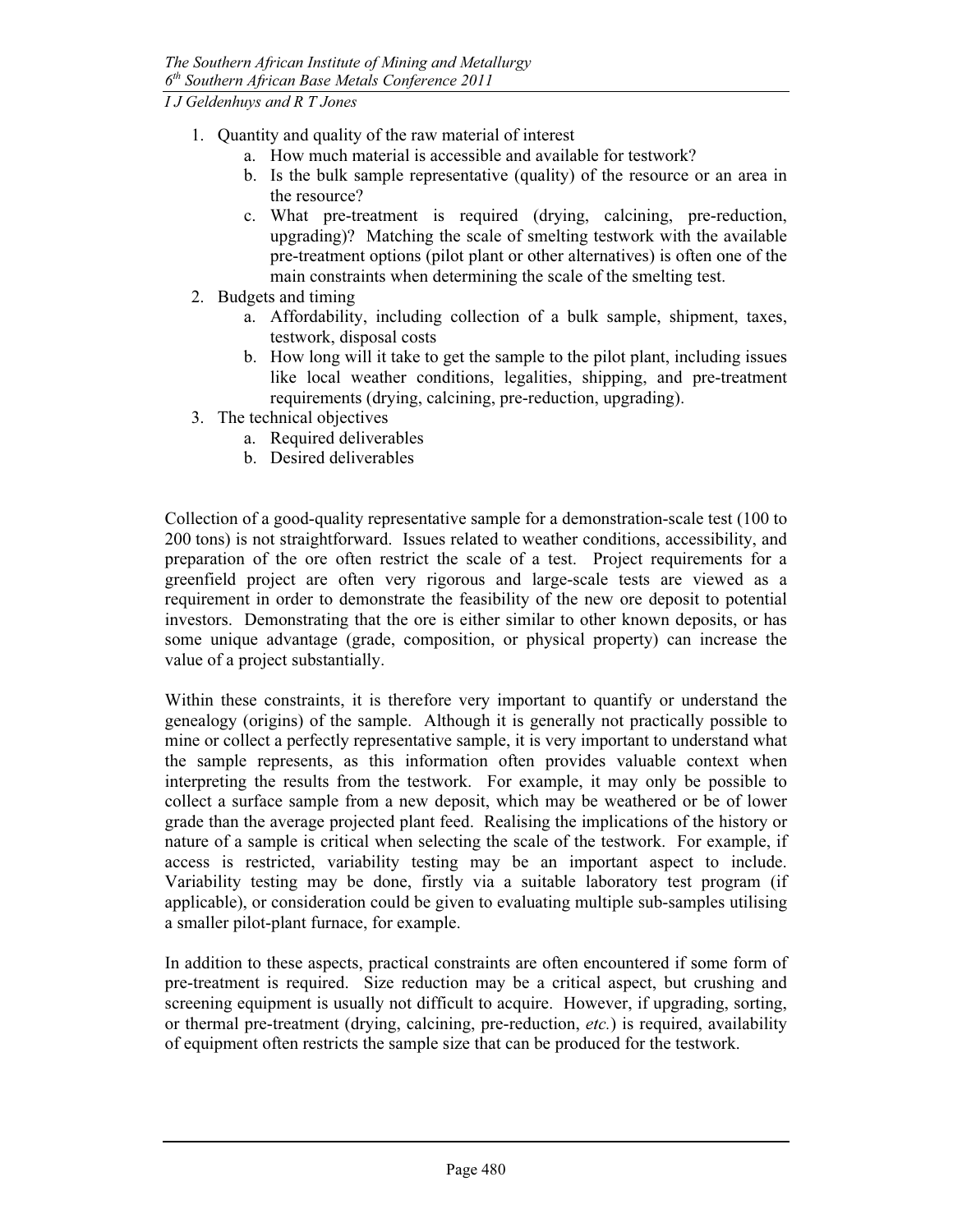Thus evaluation of the technical objectives should be conducted in parallel with an understanding of the quantity and quality of the test sample that will be available for the testwork. Clearly defined and identified material is as important as identifying the technical scope of work for a test. Knowledge of the sample will improve the ultimate quality of the testwork results, as challenges related to the sample quality can be addressed during the testwork campaign.

### 4 Testwork options (a case study)

The case study used as an example here is based on the choice between two testwork scenarios. In both cases, the equipment involved a pilot-scale DC arc furnace utilising a single (solid) electrode configuration with side-feeding of the raw materials. The options are characterised in terms of the tonnage of feed material treated, the outside diameter (OD) of the furnace shell, and the duration of the test. The two possible scenarios are:

### Option A: 7-10 ton scale, 1 m furnace, about 7-10 day campaign

### Option B: 100-200 ton scale, 2.5 m furnace, about 14-21 day campaign

The primary objectives of the case study are defined as follows:

- a) To demonstrate the smelting of chromite in a DC furnace and evaluate product quality and recovery
- b) To generate sufficient process information for furnace scale-up as would be required for commercialisation of the process

Mintek is in a good position to interpret and apply the results from testwork to a commercial DC furnace design based on previous experience with the commercialisation of DC arc furnace technology for chromite smelting, ilmenite smelting, cobalt recovery from slag, and the ConRoast process, amongst others.

Mintek's pilot plant facilities include a dedicated research facility typically operated with a 1 m OD shell, as well as a larger-scale demonstration facility, typically operated with a 2.5 m OD shell. Although a variety of other combinations and sizes are available, these two options illustrate the flexible nature of the pilot facilities available at Mintek and address the issues of quantity and quality as well as technical objectives as defined for this case study.

The equipment options are described in more detail in the following sections.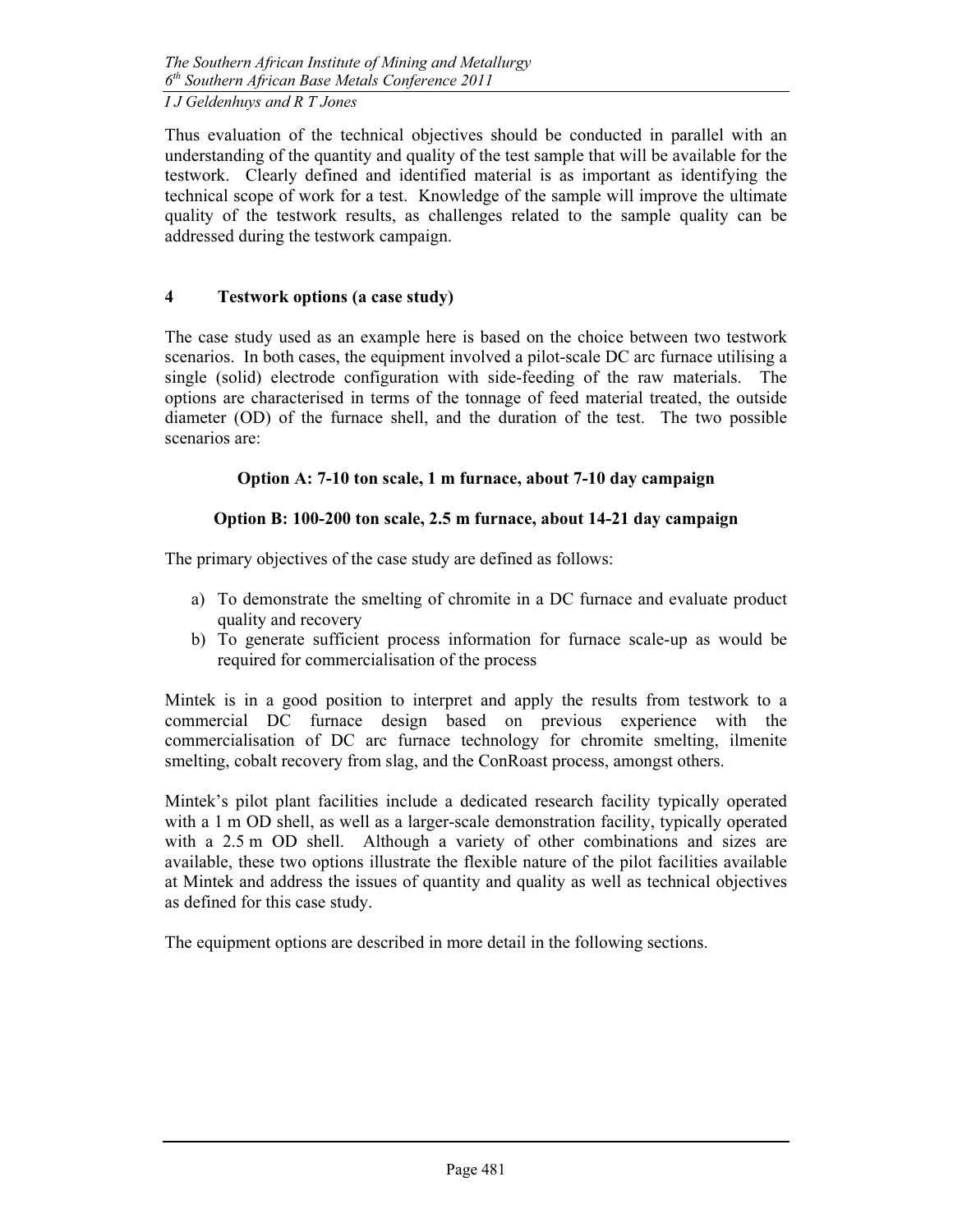#### 4.1 Option A: 7-10 ton scale, 1 m furnace, about 7-10 day campaign

If a limited quantity of feed material is available, or a process is already well established, the smaller-scale pilot-plant test setup is often selected for testwork. Typically, a sample size of about 10 tons is proposed, but the type of ore tested will determine the minimum and maximum sample size. The smaller facility is typically operated at a power level of about 200 kW of which about 30% of the energy input is effectively used by the process itself.

The smaller furnace is relatively easy to install, and installation costs are significantly lower than for the larger furnaces. In addition, refractory availability is often addressed by using castable refractory instead of refractory bricks; this allows for fast-track testwork if required.

If a client opts for small-scale furnace testwork (about 10 tons), the testwork is usually conducted in a 1 m OD DC furnace. The small-scale furnace consists of a refractorylined cylindrical water-cooled shell, a roof, and a hearth. The roof, lined with an alumina castable refractory, contains the single, central entry port for the graphite electrode. Additional ports for the feed, and access to the furnace bath for inspections and dip samples, are located in the roof (as shown in Figure 1). The standard testwork hearth consists of a high-magnesia dry ramming material in combination with the standard Mintek, mild-steel pin-type anode. The DC arc furnace setup has a single electrode (the cathode) positioned above the molten bath. The bottom anode, installed in the hearth, in combination with the molten metal, completes the electrical circuit. (This facility may also be installed in three-electrode AC or twin-electrode DC configuration.)

The furnace is installed with a single tap-hole consisting of a 30 mm diameter hole drilled through a refractory block, typically with no additional cooling. The single taphole design is dictated by the size of the furnace shell. A typical installation of this scale setup in DC mode, is shown in Figure 1 below.



Figure 1: Typical setup of small-scale facility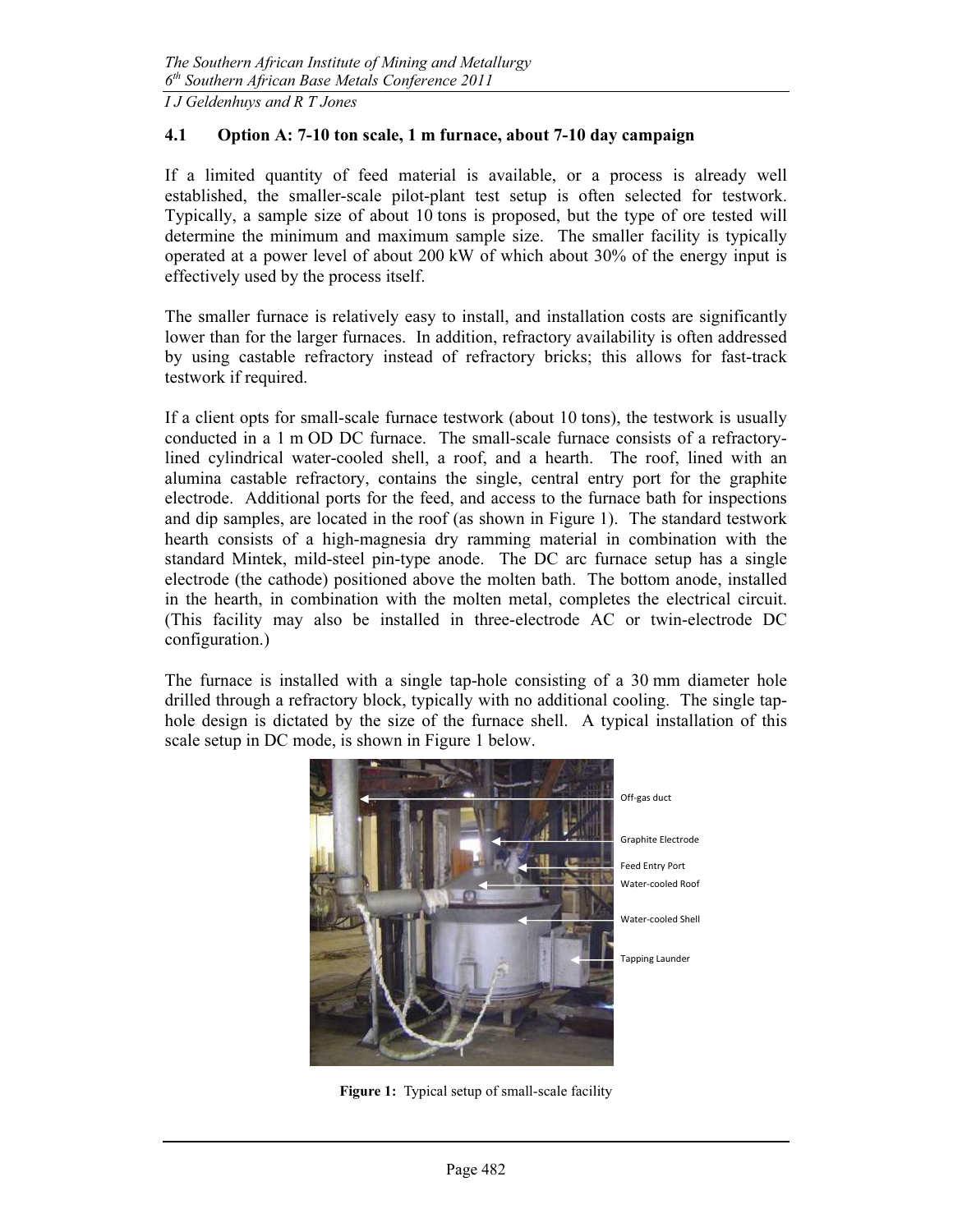Testwork in this facility allows for evaluation and confirmation of process chemistry. Process design parameters and product quality can be predicted utilising the results. A typical testwork plan includes the establishment of a baseline or starting recipe and operating conditions with minimal process optimization. Fluxing and reductant addition is evaluated (if applicable) but not optimized, although relative comparisons may be included in the testwork schedule.

The expected duration of smelting testwork using the 1 m OD furnace facility is about 7 days, with the furnace being operated continuously. The primary objective of smallscale testwork is typically to confirm product quality and process parameters. It is, therefore, critical to stabilise the furnace and process the sample in a systematic way to ensure adequate experimental results are produced. Generally, the smaller furnace, with the relatively small inventory of reaction products, allows for a relatively quick response to changes. Although fairly substantial changes to the operating recipe are easily implemented on the smaller scale, the energy balance of the small furnace is more susceptible to operational interruptions. Temperature-sensitive reactions are often challenging. A fairly large standard deviation on the average tapping temperature is normal, due to the low thermal efficiency and smaller thermal mass of the equipment at this scale.

The following information is recorded during the installation of the furnace and the execution of the testwork:

- Photographs, calibration certificates of scales and furnace installation measurements
- Consumption figures for raw materials
- Chemical composition and masses of all raw materials fed to the furnace
- Chemical composition and masses of solid products: metal, slag, and off-gas dust (via suitable analytical methods, excluding gas). Limited information is expected regarding the dust composition due to the small quantities of dust collected, but all dust collected is weighed and assayed appropriately.
- Electrical parameters, energy consumption, average power, voltage (accuracy of electrical parameters are approximately within about 15% at this scale)
- Thermal efficiency of the small-scale furnace is relatively low at approximately 30 to 40% (compared to the demonstration scale furnace of typically greater than 70%)

### 4.1.1 Description of experimental procedure

The furnace is tapped via the single tap-hole at the conclusion of each batch. A batch consists of a suitable mix of raw materials, fed to the furnace whilst balancing the energy input to achieve the desired operating temperature and reaction. The reaction products, typically slag and metal, are tapped from the same single tap-hole, and separation takes place (after solidification and cooling) by hand. All product streams are weighed and sampled for purposes of the overall and elemental mass balance. Products are stored for return to the client or for disposal via a suitable, environmentally acceptable route.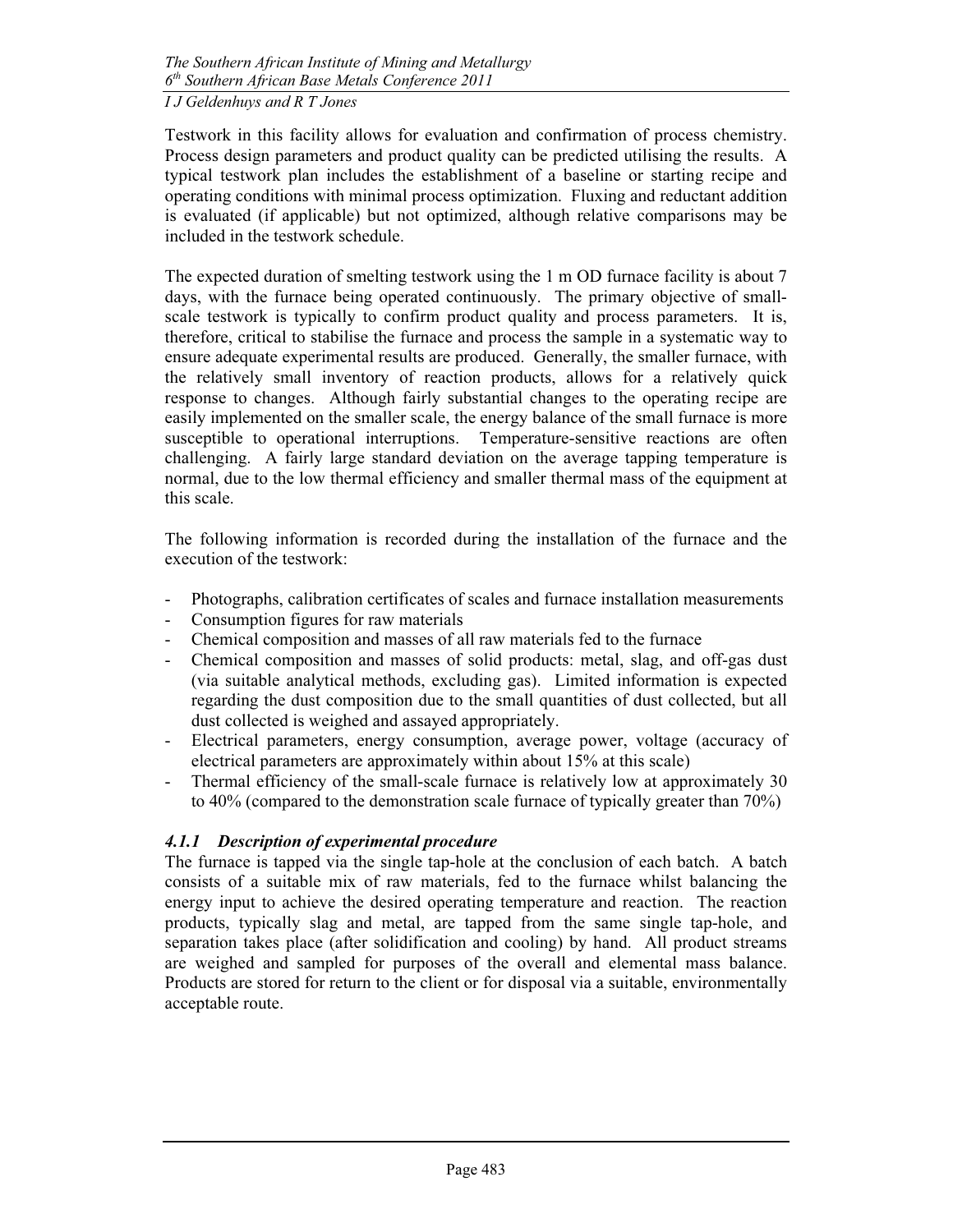At this scale, a single tap-hole operation is the practical solution. However, due to posttap-hole mixing, collection of slag and metal samples from the liquid stream during tapping is significantly more challenging than with a two-tap-hole setup. Slag and metal are tapped together, and, due to the small volumes tapped, rapid cooling may prevent optimum separation of metal and slag in the ladle. It is standard testwork procedure to collect samples from the liquid stream, but it is often found that some cross-contamination occurs on the small scale. Droplets of metal are easily trapped in relatively viscous slag, but this represents artificial entrainment rather than an actual process restriction. The entrainment issue is significantly reduced as the scale of the furnace increases and two separate tap-holes are used to withdraw liquid products from the furnace.

In addition to the standard measurements obtained from testwork, some supplementary information can be obtained by using Mintek's Pyrosim computer software package (a steady-state pyrometallurgical process simulator that incorporates thermodynamic data). For example, the gas composition can be estimated either by assuming chemical equilibrium or by using an empirical model.

The average feed-on availability for this facility is typically less than 50%, which includes downtime for operational and process related maintenance  $(e.g.$  off-gas cleaning, electrode maintenance, bath inspections, tapping, and sampling). The overall availability of the small-scale test furnace is lower than that of the larger pilot-plant furnace, which is related to the scale of operation and not the process. As the scale increases, generally the overall availability of the furnace (feed-on time as a proportion of total time) improves.

The smaller-scale furnace provides an opportunity to test a wider range of metallurgical conditions, as the composition of the furnace inventory is easily changed due to the small volumes contained in the vessel. Any recipe adjustments are therefore easily accomplished and this allows for evaluation of metallurgical sensitivities relative to a variety of plant conditions, or an evaluation of variability within a new deposit. However, smaller-scale tests are not operated with the same degree of thermal stability, as the thermal efficiency of the furnace is very low. Any disruption disturbs the thermal balance of the furnace, so measured energy consumption and temperatures might not be accurate. Mintek has developed empirical correlations to interpret the results from the smaller-scale tests to address many of the scale issues.

### 4.2 Option B: 100-200 ton scale, 2.5 m furnace, about 14-21 day campaign (Demonstration-scale furnace)

If a client opts to conduct a demonstration-scale testwork program (typically processing about 100 to 200 tons of materials), Mintek typically utilises a 2.5 m OD pilot-plant furnace shell. The installed furnace consists of a refractory-lined cylindrical shell, a base, a water-cooled roof, and a refractory roof plug rested on top of the roof. The materials are subjected to smelting in a DC furnace (typically open-arc operation). The smelting campaign provides an opportunity to evaluate the process metallurgically whilst also providing evaluation of DC-specific aspects or advantages, where application of the DC furnace is considered. Electrical and physical properties of the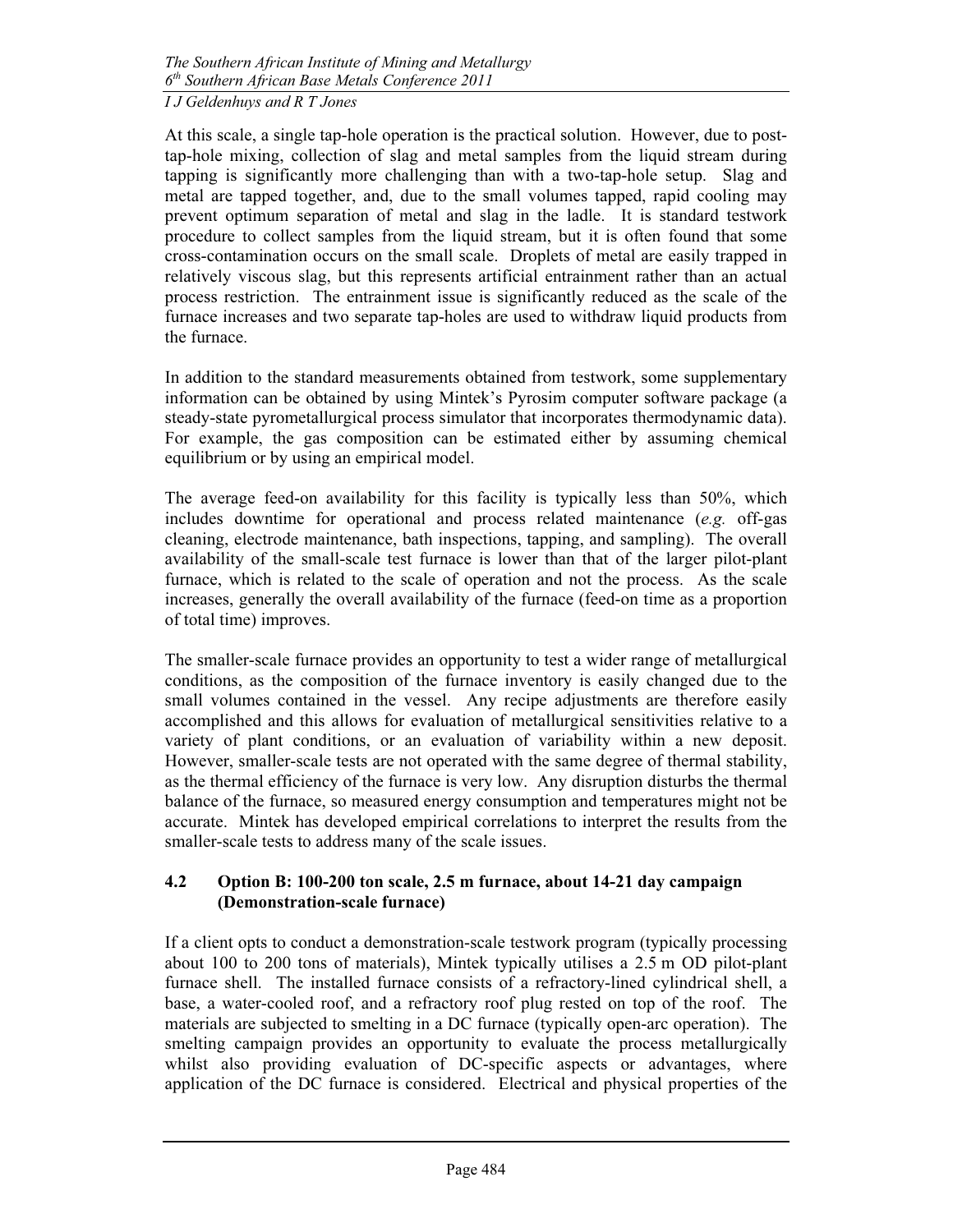slag are evaluated during the testwork campaign. Many aspects are not DC-specific and can be applied to AC applications as well, thus providing large-scale smelting testwork appropriate to the metallurgical application rather than focused exclusively on a DC furnace. In Figure 2, the typical facility setup and plant layout is shown, illustrating the process flowsheet (feed to product) followed for most testwork campaigns.



Figure 2: Layout of Mintek's pilot-plant facility

Figure 3 shows the general refractory installation and final installation of the demonstration-scale furnace. Each installation is specific to the project. Refractory selection and tap-hole design is process specific. The diagram illustrates the differences between the 1 m OD and 2.5 m OD shell, most specifically the two-tap-hole design which significantly reduces sample contamination during tapping, as well as decreasing the entrainment uncertainty associated with tapping from a single tap-hole.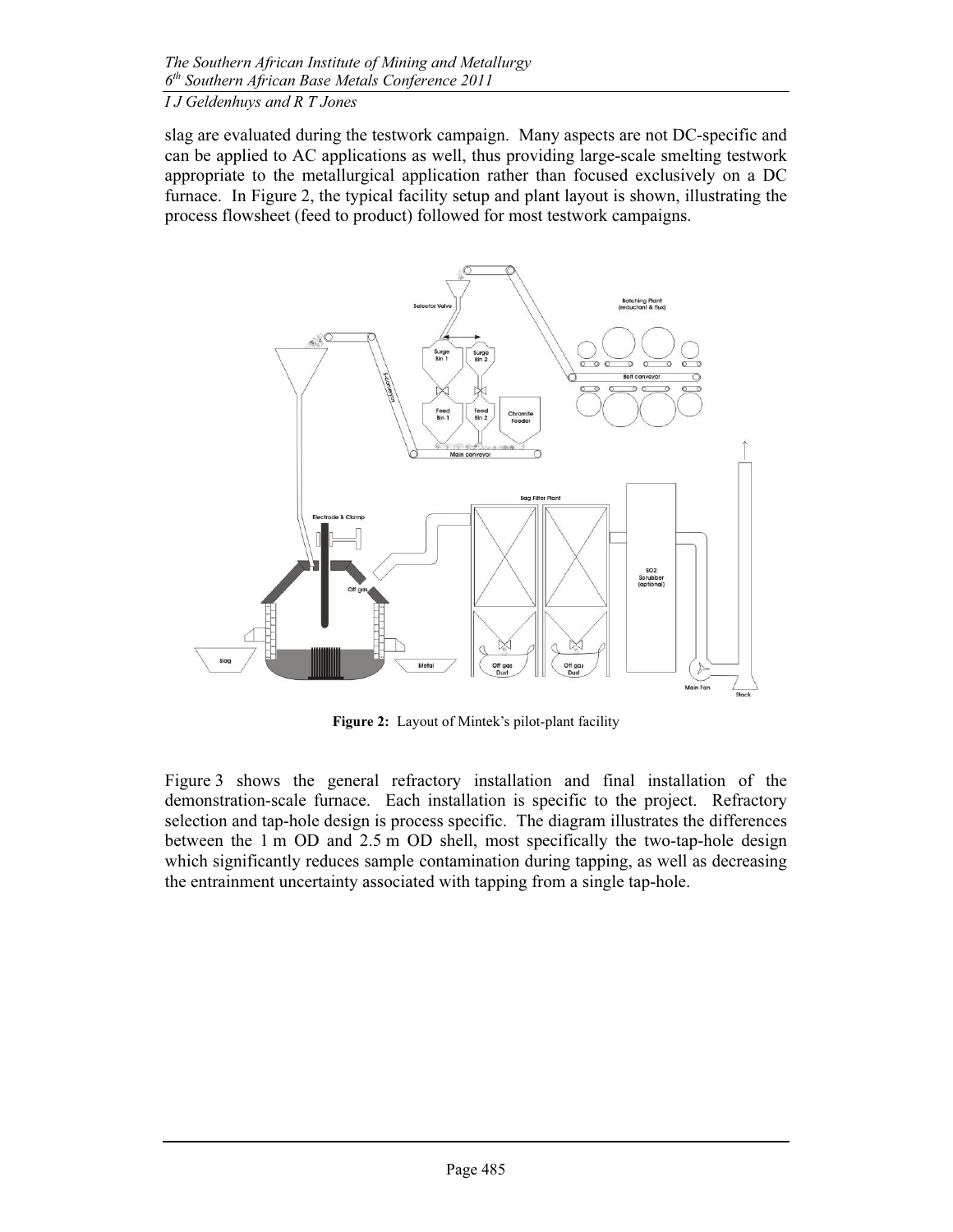

Figure 3: Generic installation of demonstration-scale pilot furnace

The pilot-plant furnace shell shown here has an unlined shell diameter of 2.5 m, but other sizes are also available (ranging from 1.5 m up to 4.25 m). A demonstration-scale test furnace is designed with two openings in the shell. The tap-hole blocks are seated in the openings, resulting in two dedicated tap-holes approximately 300 mm apart. The lower tap-hole is typically utilised to drain metal while the top is usually dedicated to slag removal. The shell and roof are equipped with water-cooling. Three water-cooled copper inserts are typically installed in the metal tap-hole area, while a copper insert is only installed in the slag tap-hole if required for process reasons. The roof plug contains a feed port, positioned to ensure an acceptable feed angle into the furnace. Bypassed feed and other fumed oxides are collected at the bag-filter plant and are weighed and sampled for mass balance purposes. As with the small-scale facility, the pilot-plant setup has a dedicated feed system; calibration and mechanical modifications are conducted on a per project basis to ensure reliable and accurate feed measurement into the furnace.

A pilot-plant campaign is conducted with shift teams operating the furnace continuously for about 14 days, to process about 100 to 150 tons. Operation of the furnace follows a semi-continuous batch process, as for the smaller-scale test, namely a feed period linked to a furnace tap at the end of the batch.

The furnace power is ramped up during the warm-up phase and the operating parameters optimized to achieve a baseline operating condition. Typically, the first recipe and operating targets are close to the targeted values. The total throughput achieved per day will depend on the operating parameters as well as the physical properties of the feed material. The average feed-on availability is between 80 and 88%, which relates mostly to process downtime for operational and process-related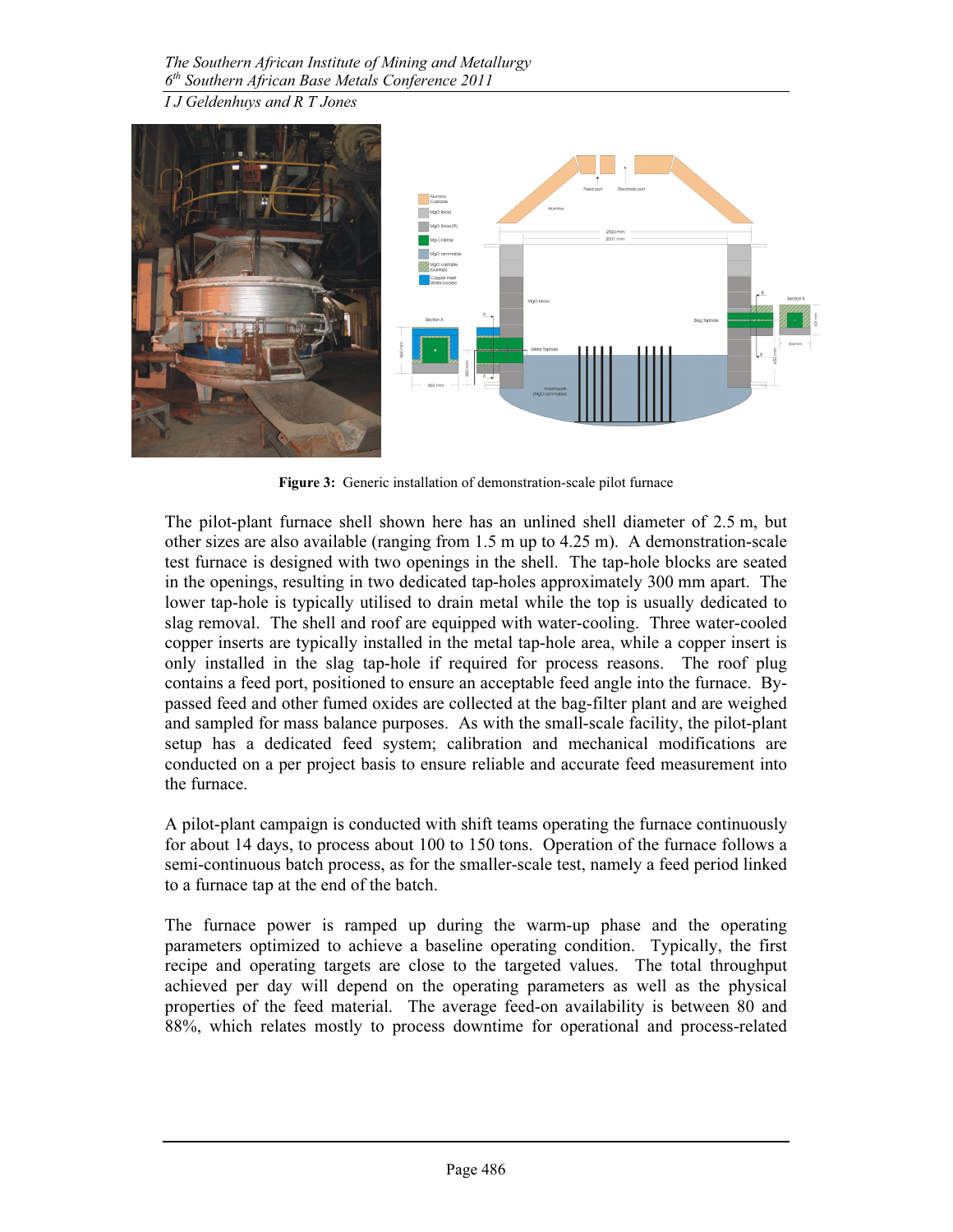maintenance  $(e.g.$  off-gas cleaning, electrode maintenance, bath inspections, tapping, and sampling). The overall availability of the test furnace will be lower than is expected for a commercial operation, which is specifically related to the scale of operation and not the process.

The demonstration-scale furnace, because of its larger volume, requires a longer start-up period, and changes to the recipe or thermal balance require more time. The operation is, however, less sensitive to minor thermal, mechanical, or metallurgical events, which increases the accuracy of measurements of energy and electrical factors. Metallurgical results are often better than those obtained from smaller-scale furnace campaigns, and higher recoveries are therefore measured, which is mostly due to scale factors and not process-related issues.

### 5 The test plan

A detailed test plan is developed for each individual test program, but some basic guidelines are followed when deciding on the test parameters. The recipe decided upon prior to the start-up of the campaign is adjusted and optimized during the testwork campaign, typically in consultation with the client, to ensure that the objectives of the testwork are achieved.

General objectives for a testwork program may include the following:

- • An overall mass and energy balance, including a breakout of the furnace refractories as part of the overall mass balance (Option A: complete excavation with primary objective to evaluate overall mass balance, limited evaluation of refractory performance possible at small scale, Option B: complete excavation with the intention of evaluation of refractory performance and to complete overall mass balance)
- Accountability and recovery of major constituents, and deportment to solid product streams (gas deportment by difference) including slag, metal, and offgas dust. (Option A: limited evaluation of elements to the solid off-gas phase possible due to scale).
- Process energy consumption and evaluation of pilot-plant thermal efficiency in the context of the furnace facility utilised (equipment description included in final report)
- Electrode consumption, electrical properties, and refractory performance (furnace excavation measurements)
- Generate process information and process data (testwork mass and energy balance) that the client can supply to a competent technical entity from which process design parameters can be estimated.

To achieve testwork objectives the following parameters may be adjusted:

- Feed recipe (specifically reductant addition and fluxing regime, if applicable)
- Operating temperature
- Smelting intensity (power level, only practical for Option B)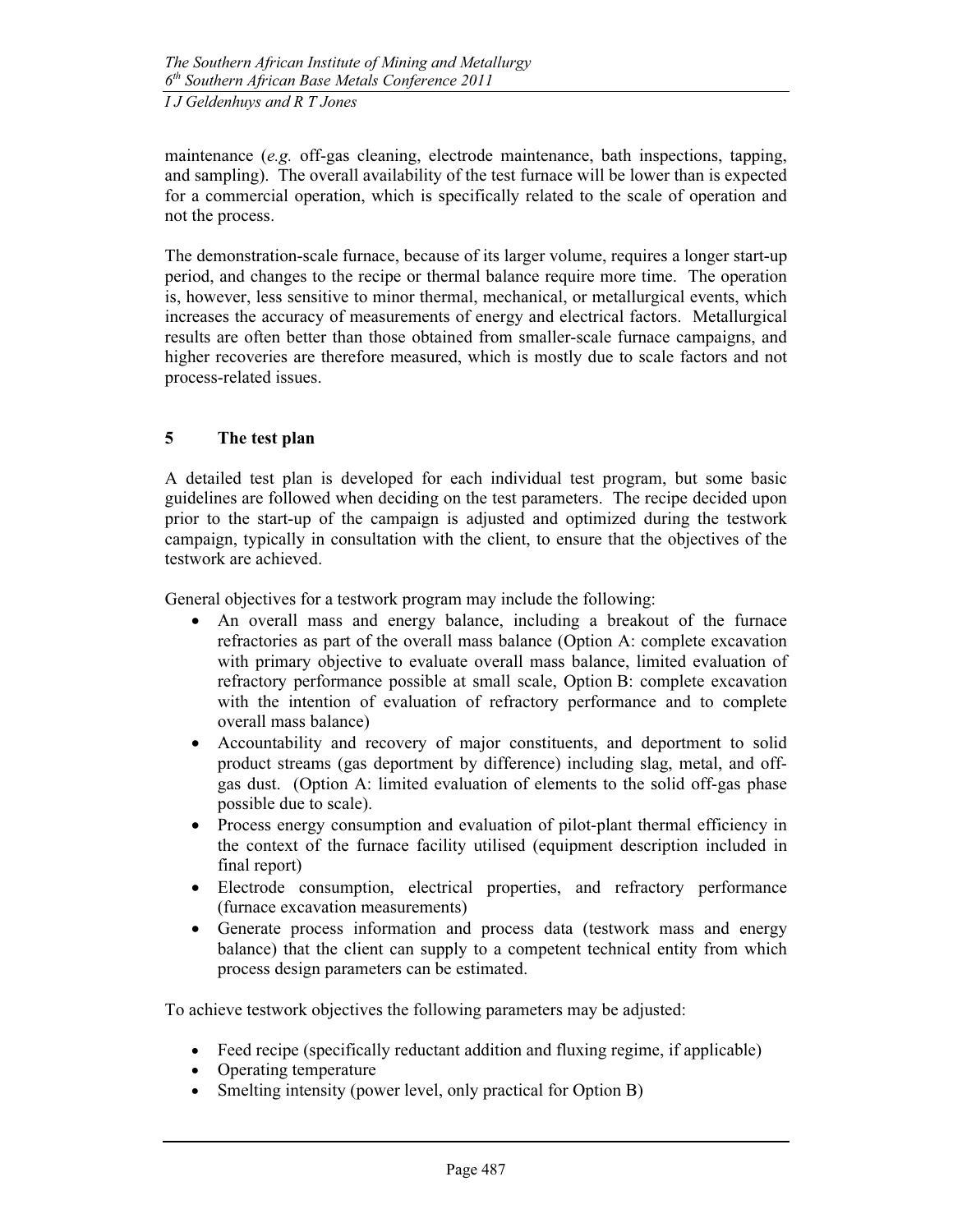A testwork report, collating the results as described, is issued at the end of each project. Test results are typically evaluated and discussed in light of the following aspects:

| <b>Aspect</b>                                                                                                                                                     | Comment                                                                                                                                                                                                                |  |  |  |  |
|-------------------------------------------------------------------------------------------------------------------------------------------------------------------|------------------------------------------------------------------------------------------------------------------------------------------------------------------------------------------------------------------------|--|--|--|--|
| Overall mass balance<br>Recovery of constituents to the metal phase<br>Accountability of major elements<br>Deportment of elements to the solid<br>product streams | All feed and product masses are taken into<br>account for the overall elemental mass balance.<br>Once the overall mass balance is validated,<br>typically, sub-periods are identified for further<br>evaluation        |  |  |  |  |
| Overall energy balance<br>Rate of energy loss, and thermal efficiency<br>of the equipment                                                                         | Evaluated specifically by utilising the average<br>power and feedrate for the baseline condition<br>and subsequent higher-power-level periods.<br>The aim being to establish a reliable process<br>energy requirement. |  |  |  |  |
| Summary of product stream compositions                                                                                                                            | All assays results will be included in the report                                                                                                                                                                      |  |  |  |  |
| Electrode consumption                                                                                                                                             | Overall campaign measurement, but sub-periods<br>may be evaluated if possible and realistic.                                                                                                                           |  |  |  |  |
| <b>Electrical properties</b>                                                                                                                                      | Typically evaluated during a baseline condition,<br>with additional tests if possible, or if specifically<br>required.                                                                                                 |  |  |  |  |
| Refractory performance (furnace dig-out<br>measurements)                                                                                                          | Post-campaign evaluation of refractory wear as<br>part of the overall mass balance                                                                                                                                     |  |  |  |  |
| Process observations and conclusions                                                                                                                              | Comments, suggestions, conclusions based on<br>the general outcome of the project                                                                                                                                      |  |  |  |  |

|  |  | <b>Table I:</b> Items included in testwork report |
|--|--|---------------------------------------------------|
|  |  |                                                   |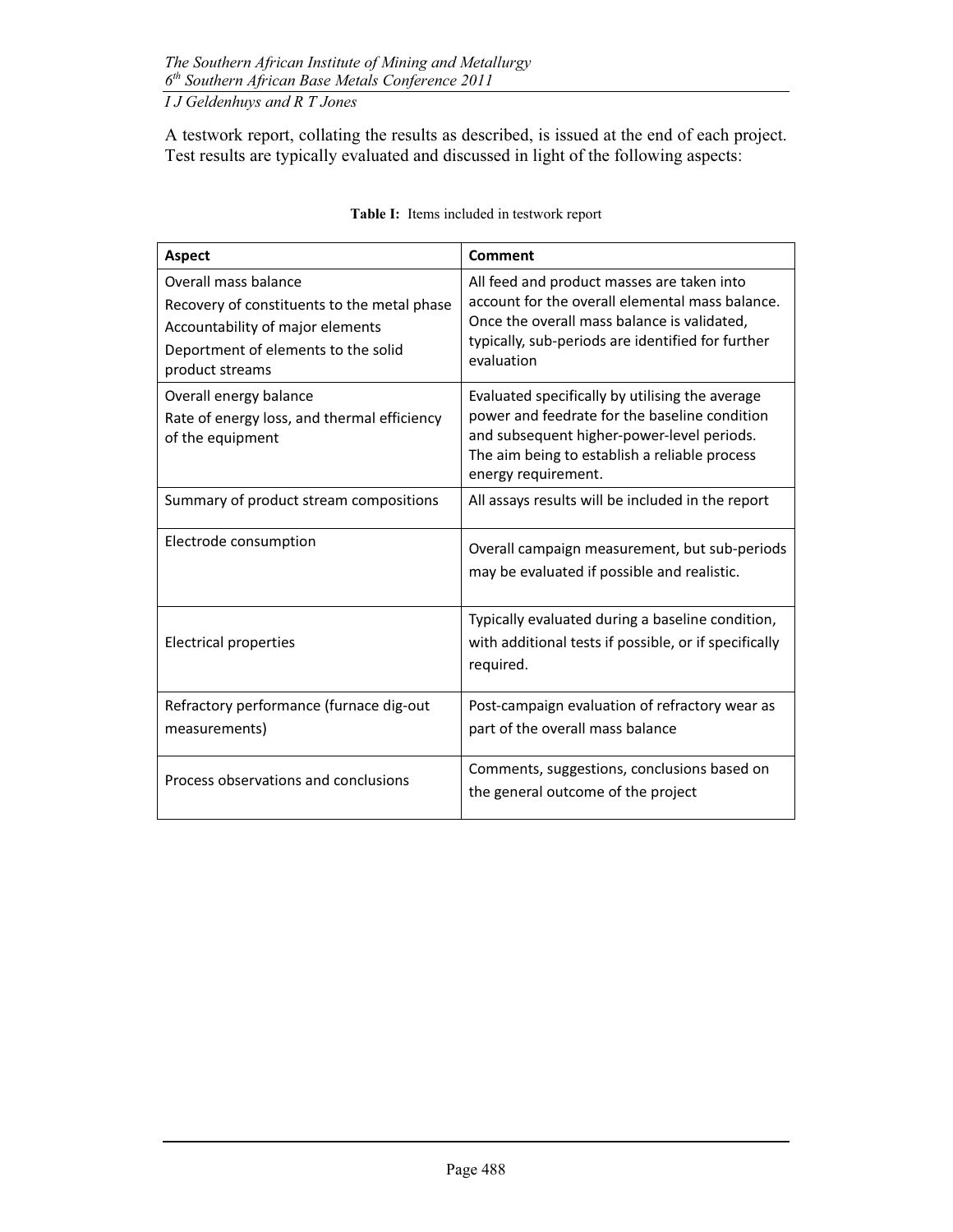## 6 Summary of technical differences, Option A versus Option B

Table II summarises the differences between the two test options as described in the equipment section.

|                                                                                               | Option A                                                                                                                                                                                                           | Option B                                                                                                                                                                                                     |  |  |
|-----------------------------------------------------------------------------------------------|--------------------------------------------------------------------------------------------------------------------------------------------------------------------------------------------------------------------|--------------------------------------------------------------------------------------------------------------------------------------------------------------------------------------------------------------|--|--|
| Feed requirement (ideal)                                                                      | 7 (10) tons                                                                                                                                                                                                        | 100 (150) tons                                                                                                                                                                                               |  |  |
| Testwork duration days<br>(including contingency)                                             | 7 (10) days                                                                                                                                                                                                        | 14 (21) days                                                                                                                                                                                                 |  |  |
| Tap-hole                                                                                      | Single tap-hole                                                                                                                                                                                                    | Separate tap-holes for slag and<br>metal                                                                                                                                                                     |  |  |
| Operating area or hearth area                                                                 | $0.49 \text{ m}^2$                                                                                                                                                                                                 | 3.37 $m2$                                                                                                                                                                                                    |  |  |
| Operating power, estimated<br>range                                                           | ~150 to 200 kW                                                                                                                                                                                                     | $^{\sim}$ 1.0 to 2.2 MW                                                                                                                                                                                      |  |  |
| Power flux                                                                                    | ~300 to 400 kW/m <sup>2</sup>                                                                                                                                                                                      | ~300 to 650 kW/m <sup>2</sup>                                                                                                                                                                                |  |  |
| Thermal efficiency (improves<br>with scale-up)                                                | $^{\sim}40 - 50\%$                                                                                                                                                                                                 | >70%                                                                                                                                                                                                         |  |  |
| Electrical properties of slag<br>(relates directly to power supply<br>specification)          | Extrapolated from empirical<br>correlations                                                                                                                                                                        | Measured directly                                                                                                                                                                                            |  |  |
| Deportment of elements to<br>product phases                                                   | Off-gas dust collection limited due<br>to scale. Empirical deportments<br>used (based on Mintek's experience<br>and literature)                                                                                    | Good collection of off-gas<br>dust/solids possible. Deportments<br>calculated from testwork and<br>correlated with Mintek's experience                                                                       |  |  |
| Mass balance / Accountability<br>Major elements: Typically greater<br>than 90% accountability |                                                                                                                                                                                                                    | Major elements: Typically greater<br>than 97% accountability                                                                                                                                                 |  |  |
|                                                                                               | Minor elements: Typically poor<br>accountability of minors                                                                                                                                                         | Minor elements: Typically greater<br>than 90% accountability                                                                                                                                                 |  |  |
|                                                                                               | Due to uncertainties associated<br>with single tap-hole & scale,<br>metallic inclusions in slag are often<br>experienced, increasing<br>uncertainty. Very limited off-gas<br>solid collections due to small scale. | Due to scale, significant quantity of<br>off-gas solids collected, 2 tap-holes<br>and larger vessel contributes to<br>good quality samples, artificial<br>entrainment of metal in slag not as<br>significant |  |  |
| Slag and metal temperature<br>measurements                                                    | Single tap-hole prohibits accurate<br>measurement of both stream<br>temperatures during tapping                                                                                                                    | Two-tap-hole operation allows for<br>measurement of slag and metal<br>temperature during each tap                                                                                                            |  |  |
| Process information                                                                           | Typically more conservative due to<br>scale; process parameters are<br>estimated based on empirical<br>correlations and Mintek's<br>experience, as direct measurement<br>is not practical or reliable              | Direct measurement of many<br>process parameters is possible<br>because of the larger scale of the<br>testwork                                                                                               |  |  |

| Table II: Characteristics of Testwork Options A and B |
|-------------------------------------------------------|
|                                                       |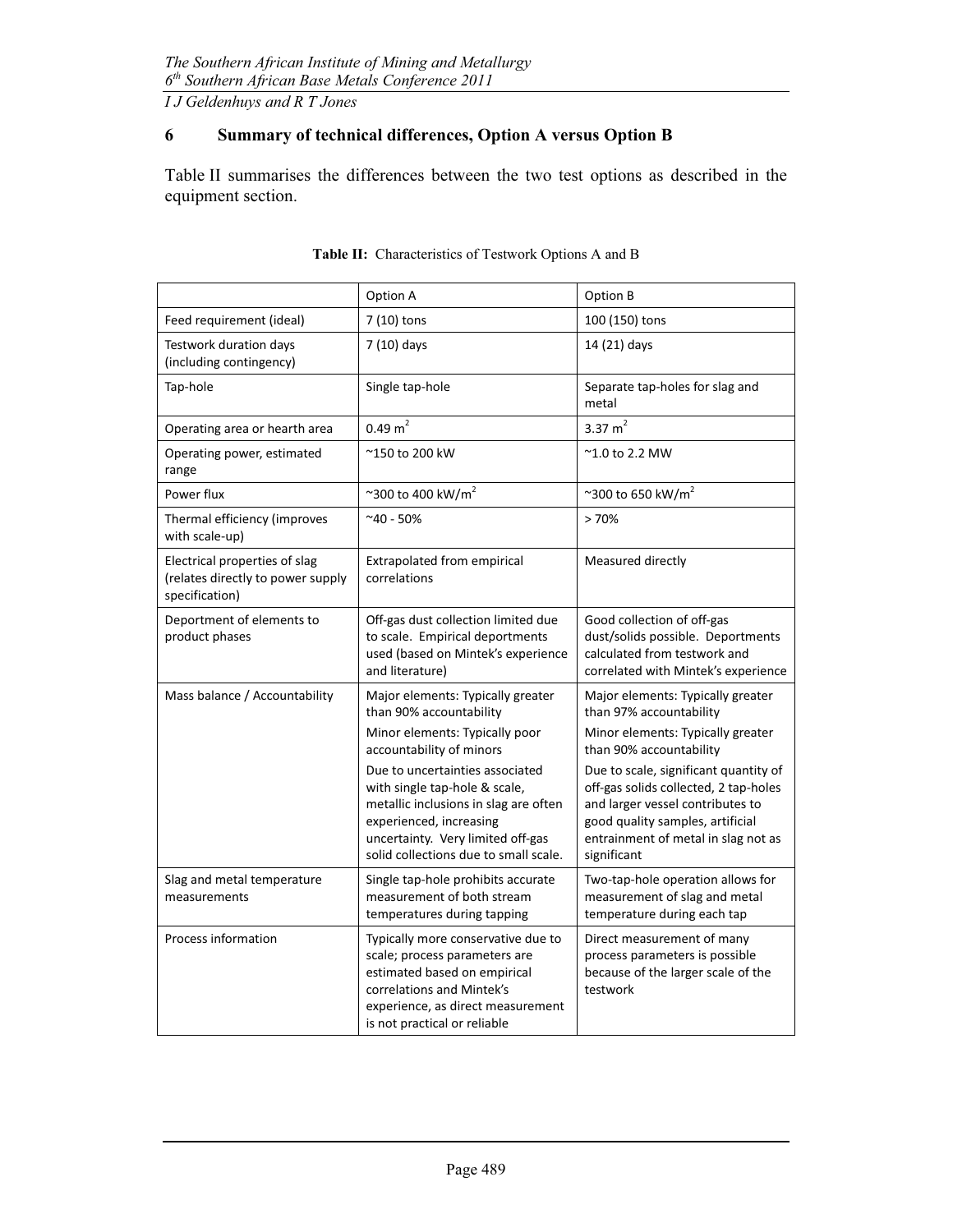#### 7 Factors influencing the choice of scale of testwork

Table III shows some factors that influence the scale of testwork to be carried out, and can be used to assist decision-making.

|                                              | <b>Option A</b> | <b>Option B</b> |  |
|----------------------------------------------|-----------------|-----------------|--|
| Limited sample available                     | X               |                 |  |
| Time constraints                             | X               |                 |  |
| Restricted budget                            | X               |                 |  |
| Confirmation of technical viability          | X               | Х               |  |
| $(PFS - pre-feasiibility study)$             |                 |                 |  |
| New (unproven) technology                    | X               | X               |  |
| High level of accuracy required              |                 |                 |  |
| Detailed engineering                         |                 | X               |  |
| (BFS – bankable feasibility study)           |                 |                 |  |
| Major capital investment                     |                 |                 |  |
| (Mitigation of perceived risk for investors) |                 |                 |  |

#### Table III: Factors influencing the choice of scale of testwork

#### 8 From testwork to industrial scale

Table IV shows the actual scale of testwork carried out prior to the commercialisation of some processes.

| Table IV: Comparison of final testwork with industrial implementation of a number of processes |  |  |  |  |  |
|------------------------------------------------------------------------------------------------|--|--|--|--|--|
|                                                                                                |  |  |  |  |  |

| <b>Process</b>               | <b>Testwork</b><br>Power, MW | <b>Testwork</b><br><b>Furnace diameter</b> | <b>Industrial</b><br>implementation                   |
|------------------------------|------------------------------|--------------------------------------------|-------------------------------------------------------|
| Chromite smelting            | $0.3 \text{ to } 0.5$        | 1 to 2 m                                   | 11 MW (16 MVA)<br>25-30 MW (40 MVA)<br>40 MW (62 MVA) |
| Ilmenite smelting            | 0.5                          | 1.8 <sub>m</sub>                           | 25 MW then 35 MW                                      |
| Cobalt recovery<br>from slag | 2.0                          | $2.5 \text{ m}$                            | 40 MW                                                 |

#### 9 Conclusions

Mintek believes that both test facility options can be used to generate process information and process data (testwork mass and energy balance) and Mintek has extensive experience with both options. Data from both these testwork options can be supplied to a competent technical entity from which process design parameters can be estimated. However, in the case of the smaller-scale test, the design parameters are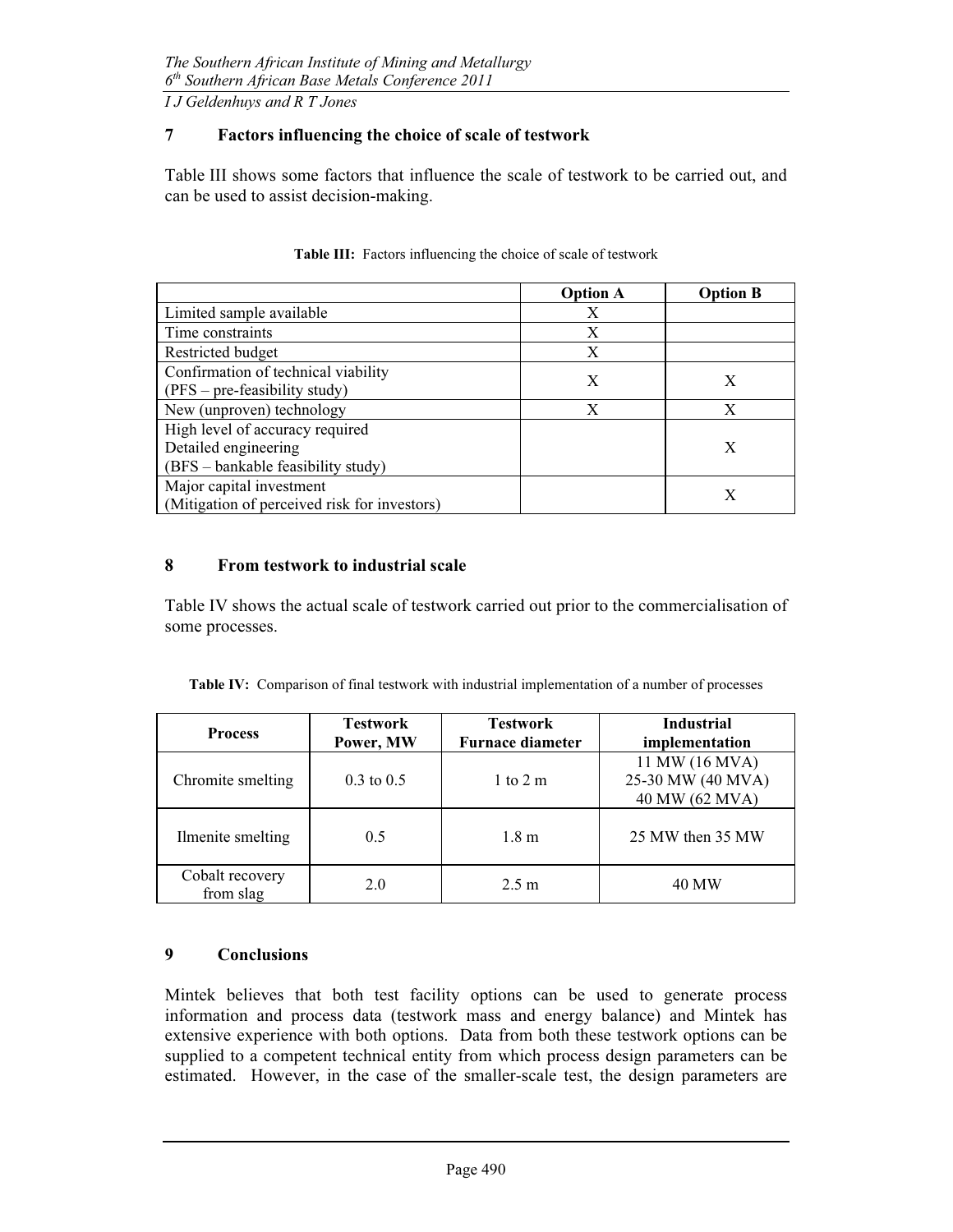generally specified more conservatively to allow for measurement uncertainties. A conservative specification may contribute to additional capital expense, for example.

This paper has focused particularly on the different types of result that can be obtained from two different scales of pilot plant, namely a 10-ton test on a 200 kW furnace, and a 100-ton test on a 2 MW DC arc furnace. The cost of the larger test is a bit more than twice that of the smaller test, but the type of information obtained is quite different.

### 10 Acknowledgement

This paper is published by permission of Mintek. Helpful comments from the two reviewers of this paper are gratefully acknowledged.

### The Authors



Isabel Geldenhuys, Head, Commercial Applications, Pyrometallurgy Division, Mintek

Isabel graduated with a B.Eng degree in chemical engineering from the University of Pretoria in 1996, and has worked in the Pyrometallurgy Division at Mintek since then, with her greatest involvement in process development and DC arc furnace technology. Isabel was promoted from Chief Engineer to Head, Commercial Applications in November 2005. Isabel is also a registered Professional Engineer.